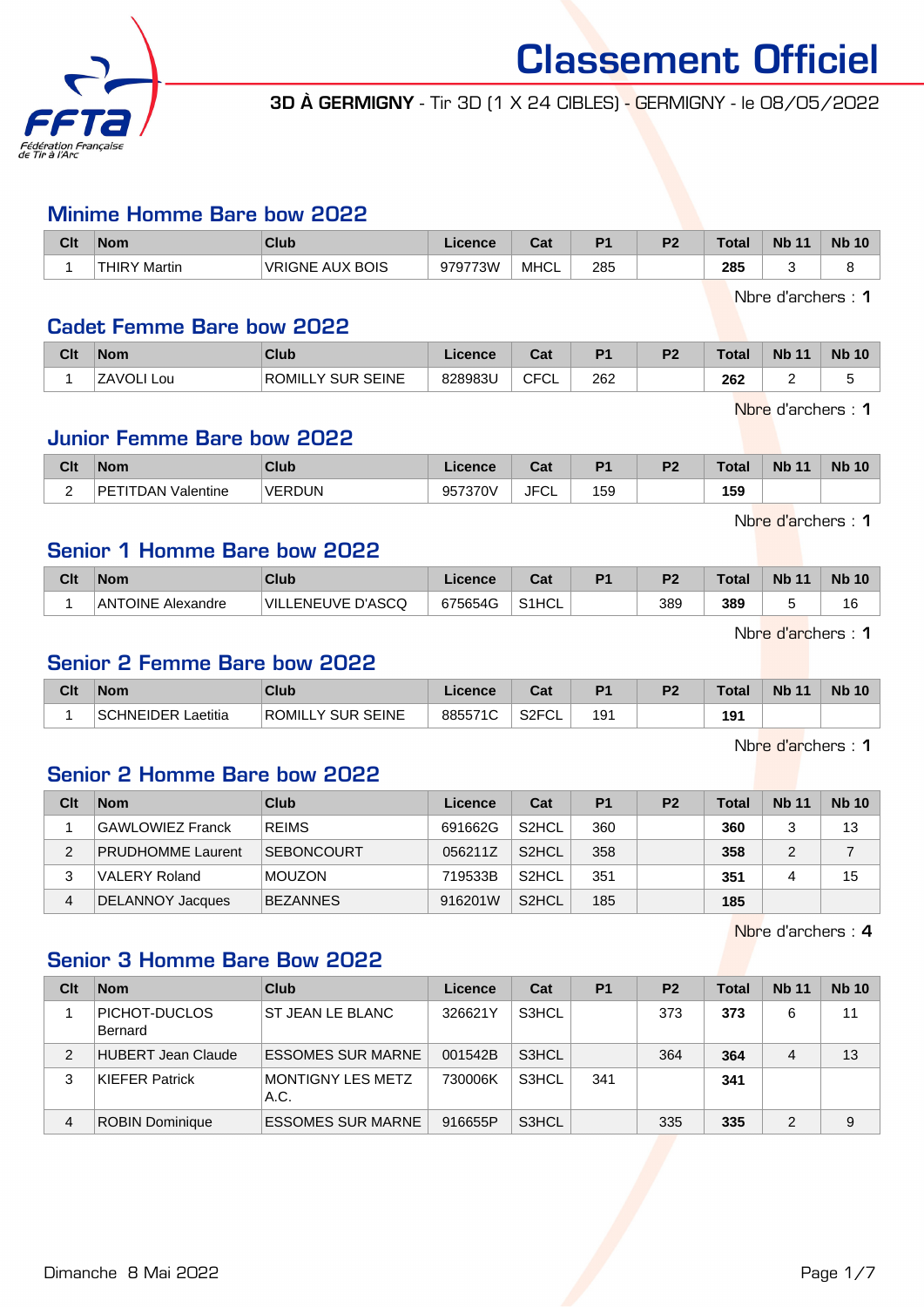

3D À GERMIGNY - Tir 3D (1 X 24 CIBLES) - GERMIGNY - le 08/05/2022

# Senior 3 Homme Bare Bow 2022 (Suite)

| Clt | Nom                      | Club                | Licence | Cat   | P <sub>1</sub> | P <sub>2</sub> | <b>Total</b> | <b>Nb 11</b> | <b>Nb 10</b> |
|-----|--------------------------|---------------------|---------|-------|----------------|----------------|--------------|--------------|--------------|
|     | PHULPIN Pascal           | <b>REIMS</b>        | 979923J | S3HCL | 295            |                | 295          |              |              |
| 6   | <b>LHERMITTE William</b> | <b>REIMS</b>        | 830700K | S3HCL | 271            |                | 271          |              | $\sqrt{2}$   |
|     | YOCHUM Denis             | <b>SAINT DIZIER</b> | 709638W | S3HCL | 250            |                | 250          |              |              |

Nbre d'archers : 7

#### Senior 1 Femme Arc à poulies nu 2022

| Clt | <b>Nom</b>    | Club                         | icence  | ו ה<br>⊍a    | D <sub>1</sub> | D <sub>2</sub> | $T$ otol<br>Uldi | <b>Nb</b> | <b>Nb 10</b> |
|-----|---------------|------------------------------|---------|--------------|----------------|----------------|------------------|-----------|--------------|
|     | DORMONT Marie | <sup>*</sup> DIZIER<br>SAINT | 416352G | 0.150<br>ا ب | 226            |                | 226              |           |              |

Nbre d'archers : 1

# Senior 2 Homme Arc à poulies nu 2022

| Clt    | <b>Nom</b>      | Club                     | Licence | Cat                | P <sub>1</sub> | P <sub>2</sub> | <b>Total</b> | <b>Nb 11</b> | <b>Nb 10</b> |
|--------|-----------------|--------------------------|---------|--------------------|----------------|----------------|--------------|--------------|--------------|
|        | COSSART Regis   | <b>ST AMAND LES EAUX</b> | 789852K | S <sub>2</sub> HCO |                | 406            | 406          |              | ıд           |
| $\sim$ | MONDELE Dimitri | <b>Belgique</b>          | 9999999 | S <sub>2</sub> HCO | 339            |                | 339          | -            | 9            |

Nbre d'archers : 2

#### Senior 3 Homme Arc à Poulies nu 2022

| Clt | <b>Nom</b>                       | Club              | Licence | Cat   | P <sub>1</sub> | P <sub>2</sub> | <b>Total</b> | <b>Nb 11</b> | <b>Nb 10</b> |
|-----|----------------------------------|-------------------|---------|-------|----------------|----------------|--------------|--------------|--------------|
|     | GARBE Didier                     | <b>QUEND</b>      | 619377L | S3HCO | 370            |                | 370          |              | 12           |
| ີ   | <b>PRUDHOMME Jean-</b><br>Pierre | <b>SEBONCOURT</b> | 381593A | S3HCO | 318            |                | 318          |              | 12           |

Nbre d'archers : 2

# Senior 2 Femme Arc Droit 2022

| Clt | <b>Nom</b>               | Club            | Licence | <b>Date</b><br>sai        | D4  | D0 | Total              | <b>Nb</b> | <b>Nb</b><br>10 |
|-----|--------------------------|-----------------|---------|---------------------------|-----|----|--------------------|-----------|-----------------|
|     | Marie-Alix<br>BO<br>NNNY | <b>Belgique</b> | 9999999 | S <sub>2</sub> FAD<br>$-$ | 155 |    | 155<br>100<br>$ -$ |           |                 |

Nbre d'archers : 1

#### Senior 2 Homme Arc Droit 2022

| Clt | <b>Nom</b>                            | Club               | Licence | Cat                | P <sub>1</sub> | P <sub>2</sub> | Total | <b>Nb 11</b> | <b>Nb 10</b> |
|-----|---------------------------------------|--------------------|---------|--------------------|----------------|----------------|-------|--------------|--------------|
|     | PASQUALI Dominique                    | GUIGNICOURT        | 438916H | S <sub>2</sub> HAD | 291            |                | 291   |              |              |
| 2   | VAN BAMBOST Philippe LE PLESSIS BRION |                    | 826324D | S <sub>2</sub> HAD | 258            |                | 258   |              |              |
| 3   | HOCHET Johan                          | <b>GUIGNICOURT</b> | 741044H | S <sub>2</sub> HAD | 249            |                | 249   |              |              |
| 4   | MAINGAUT Christian                    | ARCIS SUR AUBE     | 871220D | S <sub>2</sub> HAD | 243            |                | 243   |              | 4            |

Nbre d'archers : 4

#### Senior 3 Femme Arc Droit 2022

|  | <b>Clt</b> | <b>Nom</b> |  | ______ | val | D <sub>4</sub><br>__ | D1<br>. . | $- - - - -$ | <b>Nb</b><br>. | <b>N<sub>b</sub></b> |
|--|------------|------------|--|--------|-----|----------------------|-----------|-------------|----------------|----------------------|
|--|------------|------------|--|--------|-----|----------------------|-----------|-------------|----------------|----------------------|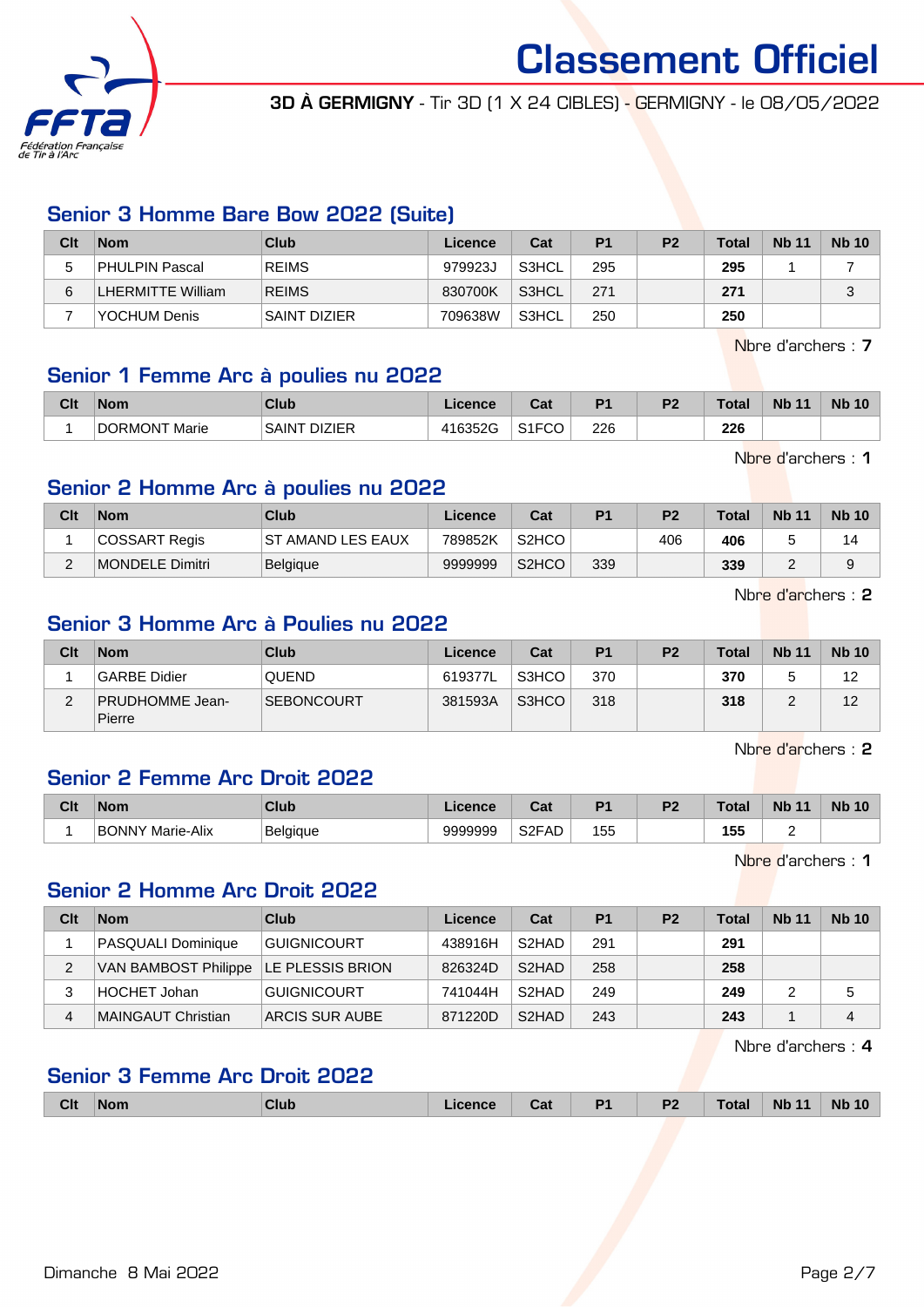

3D À GERMIGNY - Tir 3D (1 X 24 CIBLES) - GERMIGNY - le 08/05/2022

# Senior 3 Femme Arc Droit 2022 (Suite)

| Clt | <b>Nom</b>     | Club         | Licence | ∩^∙<br><b>val</b> | D.  | D0 | Total      | <b>Nb</b><br>11 | <b>Nb 10</b> |
|-----|----------------|--------------|---------|-------------------|-----|----|------------|-----------------|--------------|
|     | GARBE Sylviane | <b>QUEND</b> | 619378M | S3FAD             | 225 |    | つつに<br>ZZJ | -               |              |

Nbre d'archers : 1

### Senior 3 Homme Arc Droit 2022

| Clt | <b>Nom</b>                 | Club               | Licence | Cat   | P <sub>1</sub> | P <sub>2</sub> | Total | <b>Nb 11</b> | <b>Nb 10</b> |
|-----|----------------------------|--------------------|---------|-------|----------------|----------------|-------|--------------|--------------|
|     | <b>TYERS Gerald</b>        | Belgique           | 9999999 | S3HAD | 346            |                | 346   |              |              |
| ◠   | <b>HOCHET Pascal</b>       | <b>GUIGNICOURT</b> | 603678X | S3HAD | 228            |                | 228   |              | C            |
| 3   | COUTANT Jean-<br>Dominique | <b>REIMS</b>       | 887688D | S3HAD | 140            |                | 140   |              |              |

Nbre d'archers : 3

# Cadet Homme Arc Libre 2022

| Clt | Nom                 | <b>Club</b>  | Licence            | <b>Date</b><br>oat | D <sub>4</sub> | D0 | Total | <b>Nb</b><br>$\overline{A}$ | <b>Nb 10</b> |
|-----|---------------------|--------------|--------------------|--------------------|----------------|----|-------|-----------------------------|--------------|
|     | Guillaume<br>HEMARD | <b>VERZY</b> | 46Y،<br>0744<br>07 | . IT'<br>்ட<br>◡   | 254            |    | 254   | -                           |              |

Nbre d'archers : 1

# Senior 1 Femme Arc Libre 2022

| Clt | <b>Nom</b>            | Club              | Licence | <b>Cost</b><br>ual | D4  | n. | Total | <b>N<sub>b</sub></b><br>11 | <b>Nb 10</b> |
|-----|-----------------------|-------------------|---------|--------------------|-----|----|-------|----------------------------|--------------|
|     | ROUSSEAUX<br>Charlene | A MOUSSON<br>PONT | 861346W | S1FT<br>-          | 390 |    | 390   |                            | . .          |

Nbre d'archers : 1

#### Senior 1 Homme Arc Libre 2022

| Clt | <b>Nom</b>    | Club               | <b>Licence</b> | Cat                | P <sub>1</sub> | P <sub>2</sub> | <b>Total</b> | <b>Nb 11</b> | <b>Nb 10</b> |
|-----|---------------|--------------------|----------------|--------------------|----------------|----------------|--------------|--------------|--------------|
|     | PIETTE Julien | <b>GUIGNICOURT</b> | 861343T        | S <sub>1</sub> HTL | 438            |                | 438          | ں ا          | 13           |
| -   | DRACHE Jeremy | <b>EPERNAY</b>     | 318929M        | S <sub>1</sub> HTL | 393            |                | 393          |              | 15           |

Nbre d'archers : 2

#### Senior 2 Homme Arc Libre 2022

| Clt            | <b>Nom</b>                 | <b>Club</b>                           | Licence | Cat                | <b>P1</b> | P <sub>2</sub> | <b>Total</b> | <b>Nb 11</b> | <b>Nb 10</b> |
|----------------|----------------------------|---------------------------------------|---------|--------------------|-----------|----------------|--------------|--------------|--------------|
|                | <b>SALAUN Herve</b>        | <b>REIMS</b>                          | 672503G | S <sub>2</sub> HTL | 477       |                | 477          | 17           | 24           |
| $\overline{2}$ | <b>CUVELIER Gerald</b>     | VILLENEUVE D'ASCO                     | 677323W | S <sub>2</sub> HTL |           | 470            | 470          | 17           | 19           |
| 3              | <b>COLLIGNON Frederick</b> | <b>CHARLEVILLE</b><br><b>MEZIERES</b> | 280458W | S <sub>2</sub> HTL | 411       |                | 411          | 9            | 14           |
| 4              | <b>HEMARD Martial</b>      | <b>VERZY</b>                          | 298727D | S <sub>2</sub> HTL | 373       |                | 373          | 3            | 14           |
| 5              | <b>GUERRIER Olivier</b>    | <b>REIMS</b>                          | 933925L | S <sub>2</sub> HTL | 223       |                | 223          | 3            | 3            |

Nbre d'archers : 5

# Senior 3 Homme Arc Libre 2022

| <b>Clt</b> | <b>Nom</b> | Club | <b>Licence</b> | Cat | D <sub>4</sub> | P <sub>2</sub> | <b>Total</b> | $-11$<br><b>Nb</b> | <b>Nb 10</b> |
|------------|------------|------|----------------|-----|----------------|----------------|--------------|--------------------|--------------|
|            |            |      |                |     |                |                |              |                    |              |

Dimanche 8 Mai 2022 **Page 3/7**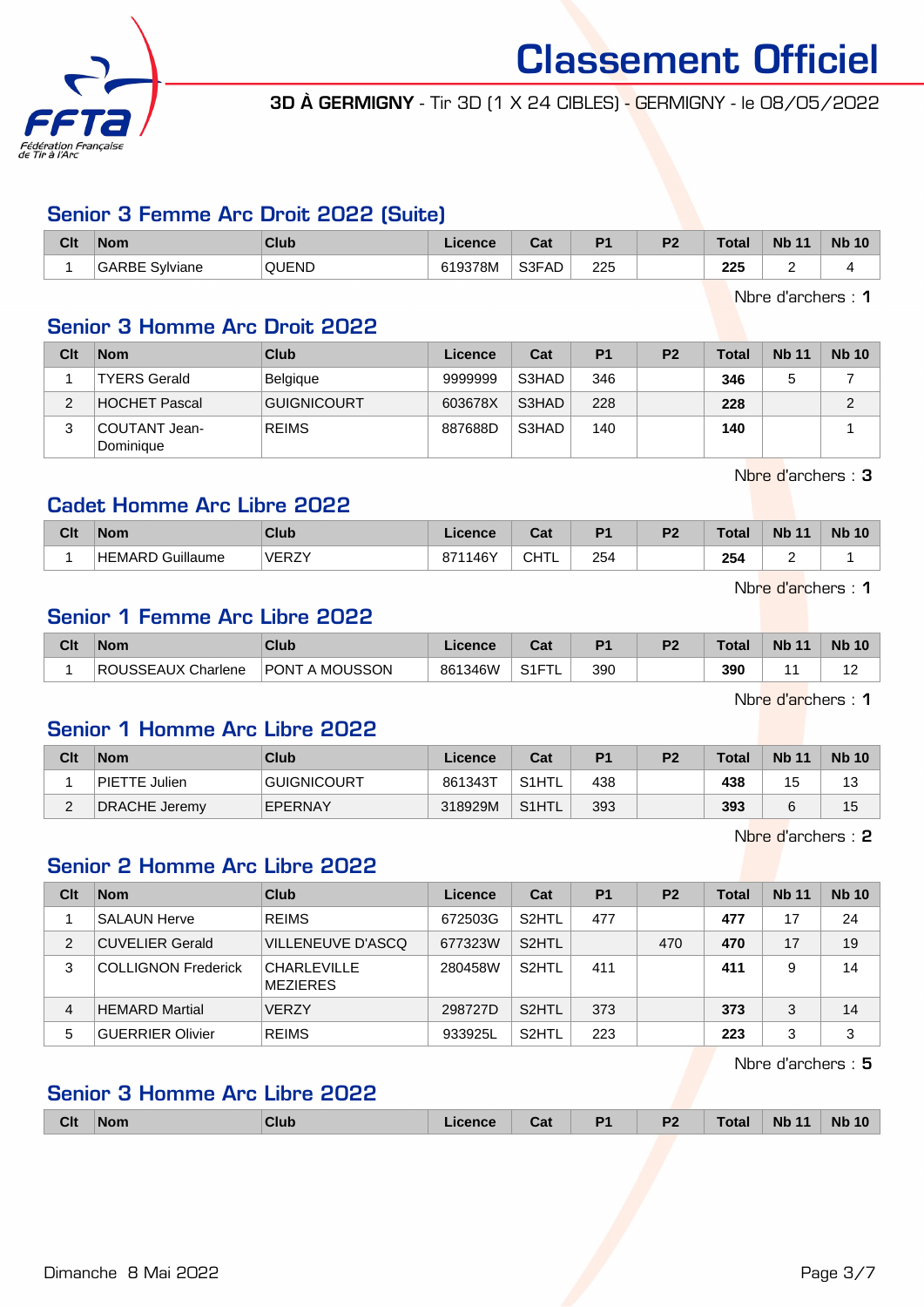

3D À GERMIGNY - Tir 3D (1 X 24 CIBLES) - GERMIGNY - le 08/05/2022

# Senior 3 Homme Arc Libre 2022 (Suite)

| Clt      | <b>Nom</b>               | Club                      | Licence | Cat   | P <sub>1</sub> | P <sub>2</sub> | Total | <b>Nb 11</b> | <b>Nb 10</b> |
|----------|--------------------------|---------------------------|---------|-------|----------------|----------------|-------|--------------|--------------|
|          | <b>WEINREICH Patrick</b> | CHALONS EN<br>CHAMPAGNE A | 330454P | S3HTL |                | 354            | 354   |              |              |
| $\Omega$ | BEDUCHAUD Bernard        | <b>REIMS</b>              | 239728Z | S3HTL | 276            |                | 276   |              |              |

Nbre d'archers : 2

# Junior Homme Arc Chasse 2022

| Clt | <b>Nom</b>    | Club          | Licence | יה<br>⊍aι   | D <sub>1</sub>        | פם | 'otal | <b>Nb</b><br>$\overline{44}$ | <b>Nb 10</b> |
|-----|---------------|---------------|---------|-------------|-----------------------|----|-------|------------------------------|--------------|
|     | ™RF<br>Alexis | <b>MOUZON</b> | 980203N | <b>JHAC</b> | 17C<br>,, ,<br>$\sim$ |    | 170   |                              | -            |

Nbre d'archers : 1

# Senior 1 Homme Arc Chasse 2022

| Clt        | <b>Nom</b>             | Club         | Licence | Cat                            | P <sub>1</sub> | P <sub>2</sub> | <b>Total</b> | <b>Nb 11</b> | <b>Nb 10</b> |
|------------|------------------------|--------------|---------|--------------------------------|----------------|----------------|--------------|--------------|--------------|
|            | STRYJEK Julien         | <b>REIMS</b> | 810792W | S <sub>1</sub> HAC             | 202            |                | 202          |              |              |
| $\sqrt{2}$ | <b>COULON Corentin</b> | <b>ACY</b>   | 761627F | S <sub>1</sub> H <sub>AC</sub> | 167            |                | 167          |              |              |

Nbre d'archers : 2

# Senior 2 Femme Arc Chasse 2022

| Clt | <b>Nom</b>                   | Club     | Licence | Cat                | D <sub>1</sub> | P <sub>2</sub> | <b>Total</b> | <b>Nb 11</b> | <b>Nb</b><br>10 |
|-----|------------------------------|----------|---------|--------------------|----------------|----------------|--------------|--------------|-----------------|
|     | KUPPER CARDOSO<br>Alessandra | Belgique | 9999999 | S <sub>2</sub> FAC | 134            |                | 134          |              |                 |

Nbre d'archers : 1

### Senior 2 Homme Arc Chasse 2022

| Clt | <b>Nom</b>              | Club                   | Licence | Cat                | P <sub>1</sub> | P <sub>2</sub> | <b>Total</b> | <b>Nb 11</b>  | <b>Nb 10</b> |
|-----|-------------------------|------------------------|---------|--------------------|----------------|----------------|--------------|---------------|--------------|
|     | <b>EVIN Stephane</b>    | <b>ST QUENTIN</b>      | 663003F | S <sub>2</sub> HAC | 297            |                | 297          |               |              |
|     | <b>LEBEL Vincent</b>    | <b>MOUZON</b>          | 980201L | S <sub>2</sub> HAC | 192            |                | 192          |               | 2            |
| 2   | <b>PETITDAN Rene</b>    | <b>VERDUN</b>          | 847343A | S <sub>2</sub> HAC | 290            |                | 290          |               |              |
| 3   | <b>DELBEQUE Vincent</b> | <b>VRIGNE AUX BOIS</b> | 908852H | S <sub>2</sub> HAC | 288            |                | 288          | $\mathcal{P}$ | 3            |
| 4   | <b>GODART David</b>     | <b>SECLIN</b>          | 672805K | S <sub>2</sub> HAC | 267            |                | 267          |               |              |
| 5   | <b>COULON Jean Paul</b> | <b>ACY</b>             | 785226G | S <sub>2</sub> HAC | 162            |                | 162          |               |              |

Nbre d'archers : 6

# Senior 3 Femme Arc Chasse 2022

| Clt | <b>Nom</b>                    | <b>Club</b>            | .icence | . הי<br>uai | P <sub>1</sub> | D <sub>2</sub> | Total | <b>N<sub>b</sub></b> | <b>N<sub>b</sub></b><br>10 |
|-----|-------------------------------|------------------------|---------|-------------|----------------|----------------|-------|----------------------|----------------------------|
|     | LAUNE <sup>-</sup><br>Monique | <b>VRIGNE AUX BOIS</b> | 702456P | S3FAC       | 144            |                | 144   |                      |                            |

Nbre d'archers : 1

# Senior 3 Homme Arc Chasse 2022

| <b>Clt</b> | <b>Nom</b> | Club | .icence | Cat | D <sub>1</sub> | P <sub>2</sub> | <b>Total</b> | 11<br><b>N<sub>b</sub></b> | <b>Nb</b><br>10 |
|------------|------------|------|---------|-----|----------------|----------------|--------------|----------------------------|-----------------|
|            |            |      |         |     |                |                |              |                            |                 |

Dimanche 8 Mai 2022 **Page 4/7**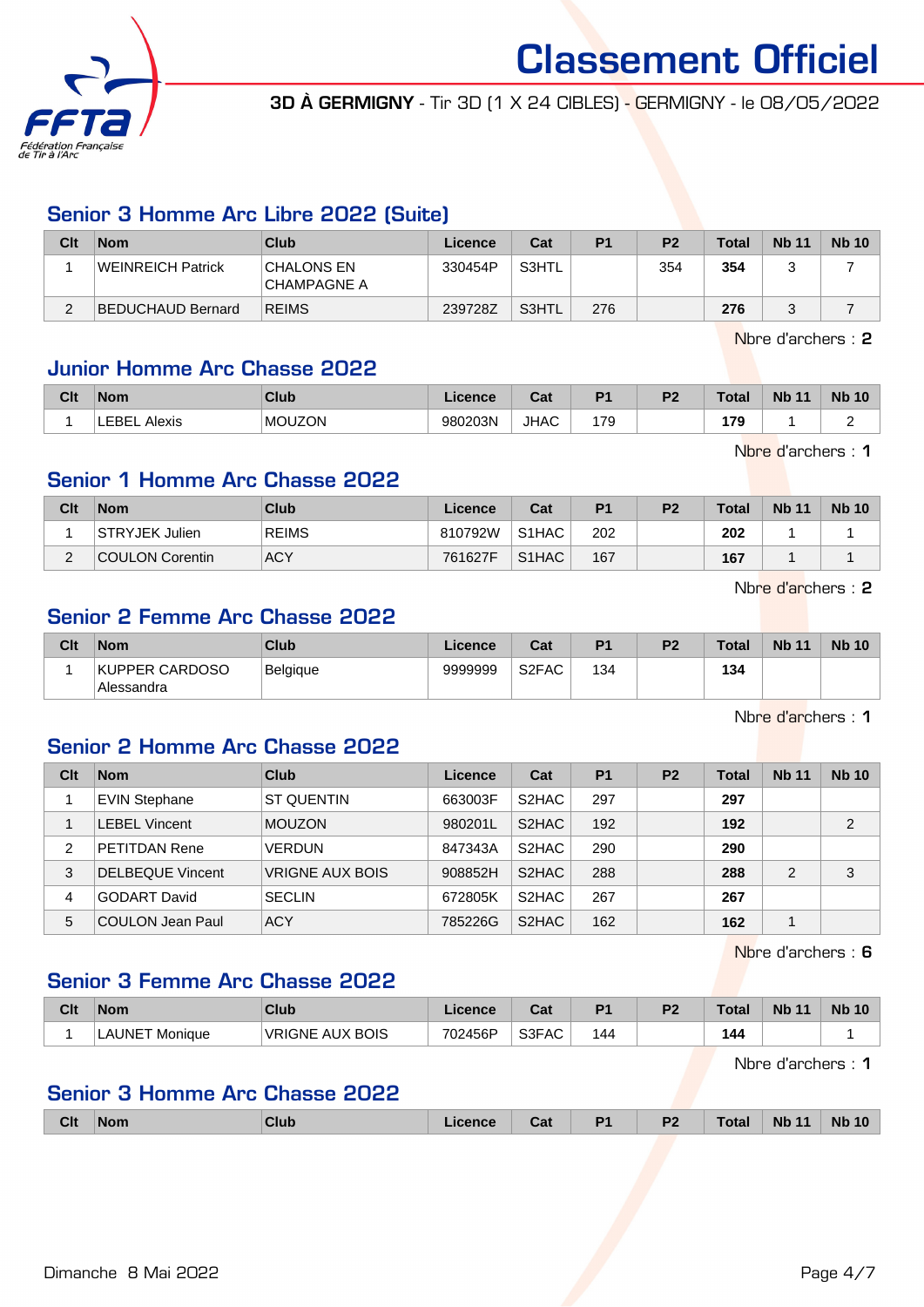

3D À GERMIGNY - Tir 3D (1 X 24 CIBLES) - GERMIGNY - le 08/05/2022

## Senior 3 Homme Arc Chasse 2022 (Suite)

| Clt    | <b>Nom</b>                               | <b>Club</b>   | Licence | ∩^+<br>ual | D <sub>4</sub> | D. | Total | <b>Nb 11</b> | <b>Nb 10</b> |
|--------|------------------------------------------|---------------|---------|------------|----------------|----|-------|--------------|--------------|
| ∽<br>- | <sup>-</sup> Philippe<br><b>'IDEAUL.</b> | <b>VERDUN</b> | 744208X | S3HAC      | 105            |    | 105   |              |              |

Nbre d'archers : 1

# Autres tirs

### Cadet Femme Bare bow 2022

| Tir   | <b>Nom</b>    | Club                                         | Licence | <b>DAL</b><br>ual      | D <sub>1</sub> | D <sub>2</sub> | <b>Total</b>  | <b>Nb</b><br>$\overline{A}$ | <b>Nb 10</b> |
|-------|---------------|----------------------------------------------|---------|------------------------|----------------|----------------|---------------|-----------------------------|--------------|
| Tir 2 | ZAVOLI<br>Lou | <b>ROMILLY</b><br><b>SEINE</b><br><b>SUR</b> | 828983U | <b>CECI</b><br>◡<br>◡∟ |                | 276            | 276<br>$\sim$ | -                           |              |

Nbre d'archers : 1

# Senior 2 Femme Bare bow 2022

| <b>Tir</b>        | <b>Nom</b>          | Club                           | icence    | ◠fi<br>va.                | D <sub>1</sub> | D <sub>2</sub> | Total | <b>N<sub>b</sub></b><br>$-11$ | <b>N<sub>b</sub></b> |
|-------------------|---------------------|--------------------------------|-----------|---------------------------|----------------|----------------|-------|-------------------------------|----------------------|
| Tir 2<br><u>_</u> | `HNEIDER<br>aetitia | <b>SEINE</b><br>ROMIL<br>SLIR. | 8855<br>◡ | <b>ROECL</b><br>◡∟<br>ιکت |                | 214            | 214   |                               |                      |

Nbre d'archers : 1

# Senior 2 Homme Bare bow 2022

| Tir              | <b>Nom</b>               | Club         | Licence | Cat   | P <sub>1</sub> | P <sub>2</sub> | <b>Total</b> | <b>Nb 11</b> | <b>Nb 10</b> |
|------------------|--------------------------|--------------|---------|-------|----------------|----------------|--------------|--------------|--------------|
| Tir 2            | <b>PRUDHOMME Laurent</b> | SEBONCOURT   | 056211Z | S2HCL |                | 302            | 302          |              |              |
| Tir <sub>2</sub> | GAWLOWIEZ Franck         | <b>REIMS</b> | 691662G | S2HCL |                | 283            | 283          |              |              |

Nbre d'archers : 2

# Senior 3 Homme Bare Bow 2022

| Tir   | <b>Nom</b>            | Club                      | Licence | Cat   | P <sub>1</sub> | P <sub>2</sub> | Total | <b>Nb 11</b> | <b>Nb 10</b> |
|-------|-----------------------|---------------------------|---------|-------|----------------|----------------|-------|--------------|--------------|
| Tir 2 | <b>KIEFER Patrick</b> | MONTIGNY LES METZ<br>A.C. | 730006K | S3HCL | 360            |                | 360   |              |              |
| Tir 2 | <b>YOCHUM Denis</b>   | <b>SAINT DIZIER</b>       | 709638W | S3HCL |                | 277            | 277   |              |              |
| Tir 2 | LHERMITTE William     | <b>REIMS</b>              | 830700K | S3HCL |                | 270            | 270   |              |              |

Nbre d'archers : 3

#### Senior 2 Homme Arc à poulies nu 2022

| <b>Tir</b>       | <b>Nom</b>              | Club            | ∟icence | <b>Post</b><br>ual             | D4 | DC. | г^+^<br><b>Old</b> | <b>Nb</b><br>$\overline{A}$ | <b>Nb</b><br>10               |
|------------------|-------------------------|-----------------|---------|--------------------------------|----|-----|--------------------|-----------------------------|-------------------------------|
| Tir.<br><u>_</u> | ⊣MONDE'<br>Dimitri<br>ᆮ | <b>Belgique</b> | 9999999 | S <sub>2</sub> HC <sub>O</sub> |    | 366 | 366                |                             | -<br>$\overline{\phantom{0}}$ |

Nbre d'archers : 1

#### Senior 2 Femme Arc Droit 2022

| <b>Tir</b> | <b>Nom</b>                 | <b>Club</b> | icence  | <b>Take</b><br>ual | D4 | D <sub>0</sub> | Tota | <b>N<sub>b</sub></b> | <b>Nb 10</b> |
|------------|----------------------------|-------------|---------|--------------------|----|----------------|------|----------------------|--------------|
| Tir 2      | Marie-Alix<br><b>BONNY</b> | Belaiaue    | 9999999 | S <sub>2</sub> FAD |    | 195            | 195  |                      |              |

Nbre d'archers : 1

# Senior 2 Homme Arc Droit 2022

| Tir | <b>Nom</b> | ∶lub | <i>cence</i> | Cat | . . | D <sub>2</sub><br>-- | Tota. | <b>N<sub>b</sub></b> | <b>Nb 10</b> |
|-----|------------|------|--------------|-----|-----|----------------------|-------|----------------------|--------------|
|     |            |      |              |     |     |                      |       |                      |              |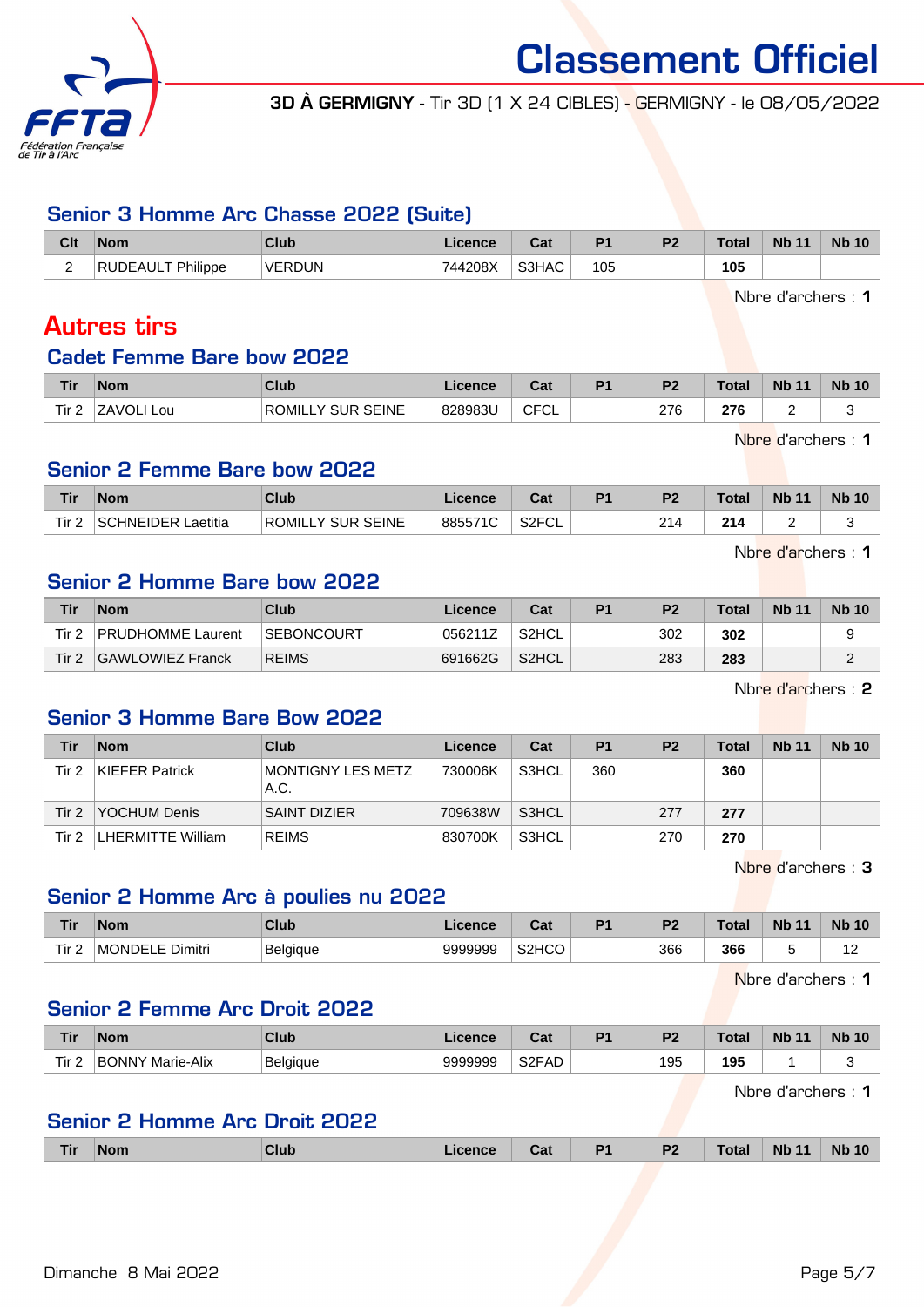

3D À GERMIGNY - Tir 3D (1 X 24 CIBLES) - GERMIGNY - le 08/05/2022

# Senior 2 Homme Arc Droit 2022 (Suite)

| Tir   | <b>Nom</b>                              | Club               | Licence | Cat                | P <sub>1</sub> | P <sub>2</sub> | <b>Total</b> | <b>Nb 11</b> | <b>Nb 10</b> |
|-------|-----------------------------------------|--------------------|---------|--------------------|----------------|----------------|--------------|--------------|--------------|
| Tir 2 | <b>PASQUALI Dominique</b>               | <b>GUIGNICOURT</b> | 438916H | S <sub>2</sub> HAD |                | 298            | 298          |              |              |
| Tir 2 | VAN BAMBOST Philippe   LE PLESSIS BRION |                    | 826324D | S <sub>2</sub> HAD |                | 284            | 284          |              |              |
| Tir 2 | HOCHET Johan                            | <b>GUIGNICOURT</b> | 741044H | S <sub>2</sub> HAD |                | 249            | 249          |              |              |
| Tir 2 | <b>MAINGAUT Christian</b>               | ARCIS SUR AUBE     | 871220D | S <sub>2</sub> HAD |                | 238            | 238          |              |              |

Nbre d'archers : 4

# Senior 3 Femme Arc Droit 2022

| <b>Tir</b>       | 'Nom                     | Club         | icence   | יים<br>⊍a | P <sub>1</sub> | D <sub>2</sub> | Total | <b>Nb</b> | <b>Nb</b><br>10 |
|------------------|--------------------------|--------------|----------|-----------|----------------|----------------|-------|-----------|-----------------|
| Tir <sub>2</sub> | Svlviane<br><b>GARBE</b> | <b>QUEND</b> | ີ 19378M | S3FAD     |                | 204            | 204   |           |                 |

Nbre d'archers : 1

# Senior 3 Homme Arc Droit 2022

| Tir   | <b>Nom</b>          | <b>Club</b>        | Licence | Cat   | P <sub>1</sub> | P <sub>2</sub> | <b>Total</b> | <b>Nb 11</b> | <b>Nb 10</b> |
|-------|---------------------|--------------------|---------|-------|----------------|----------------|--------------|--------------|--------------|
| Tir 2 | <b>TYERS Gerald</b> | Belgique           | 9999999 | S3HAD |                | 344            | 344          |              |              |
| Tir 2 | HOCHET Pascal       | <b>GUIGNICOURT</b> | 603678X | S3HAD |                | 232            | 232          |              |              |

Nbre d'archers : 2

#### Senior 1 Homme Arc Libre 2022

| <b>Tir</b> | <b>Nom</b>              | <b>Club</b> | icence  | יה<br>val                  | D <sub>4</sub> | D <sub>2</sub> | <b>Total</b>  | <b>Nb 11</b> | <b>Nb</b><br>$\Lambda$ |
|------------|-------------------------|-------------|---------|----------------------------|----------------|----------------|---------------|--------------|------------------------|
| Tir 2<br>∼ | <b>DRACHE</b><br>Jeremy | FPFRNAY     | 318929M | <b>C</b> <sub>4</sub> LITI |                | 448            | 448<br>$\sim$ |              | $\sim$<br>∠∪<br>$\sim$ |

Nbre d'archers : 1

#### Senior 2 Homme Arc Libre 2022

| Tir     | <b>Nom</b>                  | <b>Club</b>  | Licence | $\sim$<br>uai      | D <sub>1</sub> | D <sub>2</sub> | Total | <b>Nb 11</b>              | <b>Nb 10</b> |
|---------|-----------------------------|--------------|---------|--------------------|----------------|----------------|-------|---------------------------|--------------|
| Tir $2$ | .AUN<br><b>SAL</b><br>Herve | <b>REIMS</b> | 672503G | S <sub>2</sub> HTI |                | 170<br>473     | 473   | 4 <sup>c</sup><br>$\circ$ | 19           |

Nbre d'archers : 1

#### Senior 1 Homme Arc Chasse 2022

| <b>Tir</b>       | <b>Nom</b>         | Club         | Licence | Total and<br>uai | D <sub>4</sub> | D <sub>2</sub> | <b>Total</b> | <b>Nb 11</b> | <b>Nb 10</b> |
|------------------|--------------------|--------------|---------|------------------|----------------|----------------|--------------|--------------|--------------|
| Tir <sub>2</sub> | Julien<br>⊥STRYJEK | <b>REIMS</b> | 310792W | S1HAC            |                | ົ<br>214       | 214          |              |              |

Nbre d'archers : 1

### Senior 2 Femme Arc Chasse 2022

| Tir   | <b>Nom</b>                   | Club            | Licence | Cat                | D <sub>1</sub> | P <sub>2</sub> | <b>Total</b> | <b>Nb 11</b> | <b>Nb 10</b> |
|-------|------------------------------|-----------------|---------|--------------------|----------------|----------------|--------------|--------------|--------------|
| Tir 2 | KUPPER CARDOSO<br>Alessandra | <b>Belgique</b> | 9999999 | S <sub>2</sub> FAC |                | 123            | 123          |              |              |

Nbre d'archers : 1

# Senior 2 Homme Arc Chasse 2022

| Tir | <b>Nom</b><br>______ | <b>Club</b> | Licence<br>______ | val | D <sub>4</sub><br>. . | D <sub>0</sub><br>$\sim$ | <b>Total</b> | <b>Nb</b><br>$-11$<br>_____ | <b>Nb</b> |
|-----|----------------------|-------------|-------------------|-----|-----------------------|--------------------------|--------------|-----------------------------|-----------|
|     |                      |             |                   |     |                       |                          |              |                             |           |